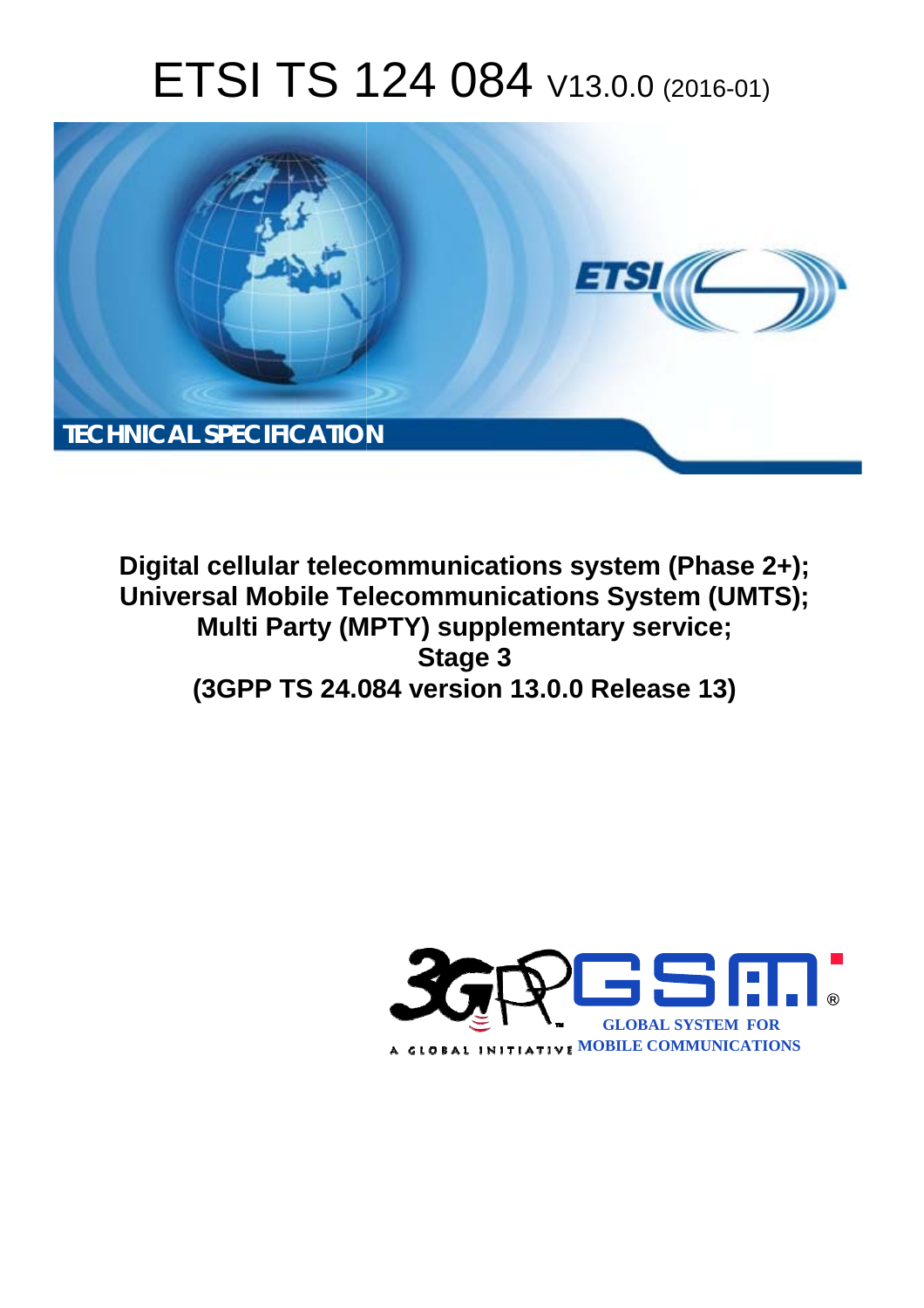Reference RTS/TSGC-0424084vd00

> Keywords GSM,UMTS

#### *ETSI*

#### 650 Route des Lucioles F-06921 Sophia Antipolis Cedex - FRANCE

Tel.: +33 4 92 94 42 00 Fax: +33 4 93 65 47 16

Siret N° 348 623 562 00017 - NAF 742 C Association à but non lucratif enregistrée à la Sous-Préfecture de Grasse (06) N° 7803/88

#### *Important notice*

The present document can be downloaded from: <http://www.etsi.org/standards-search>

The present document may be made available in electronic versions and/or in print. The content of any electronic and/or print versions of the present document shall not be modified without the prior written authorization of ETSI. In case of any existing or perceived difference in contents between such versions and/or in print, the only prevailing document is the print of the Portable Document Format (PDF) version kept on a specific network drive within ETSI Secretariat.

Users of the present document should be aware that the document may be subject to revision or change of status. Information on the current status of this and other ETSI documents is available at <http://portal.etsi.org/tb/status/status.asp>

If you find errors in the present document, please send your comment to one of the following services: <https://portal.etsi.org/People/CommiteeSupportStaff.aspx>

#### *Copyright Notification*

No part may be reproduced or utilized in any form or by any means, electronic or mechanical, including photocopying and microfilm except as authorized by written permission of ETSI.

The content of the PDF version shall not be modified without the written authorization of ETSI. The copyright and the foregoing restriction extend to reproduction in all media.

> © European Telecommunications Standards Institute 2016. All rights reserved.

**DECT**TM, **PLUGTESTS**TM, **UMTS**TM and the ETSI logo are Trade Marks of ETSI registered for the benefit of its Members. **3GPP**TM and **LTE**™ are Trade Marks of ETSI registered for the benefit of its Members and of the 3GPP Organizational Partners.

**GSM**® and the GSM logo are Trade Marks registered and owned by the GSM Association.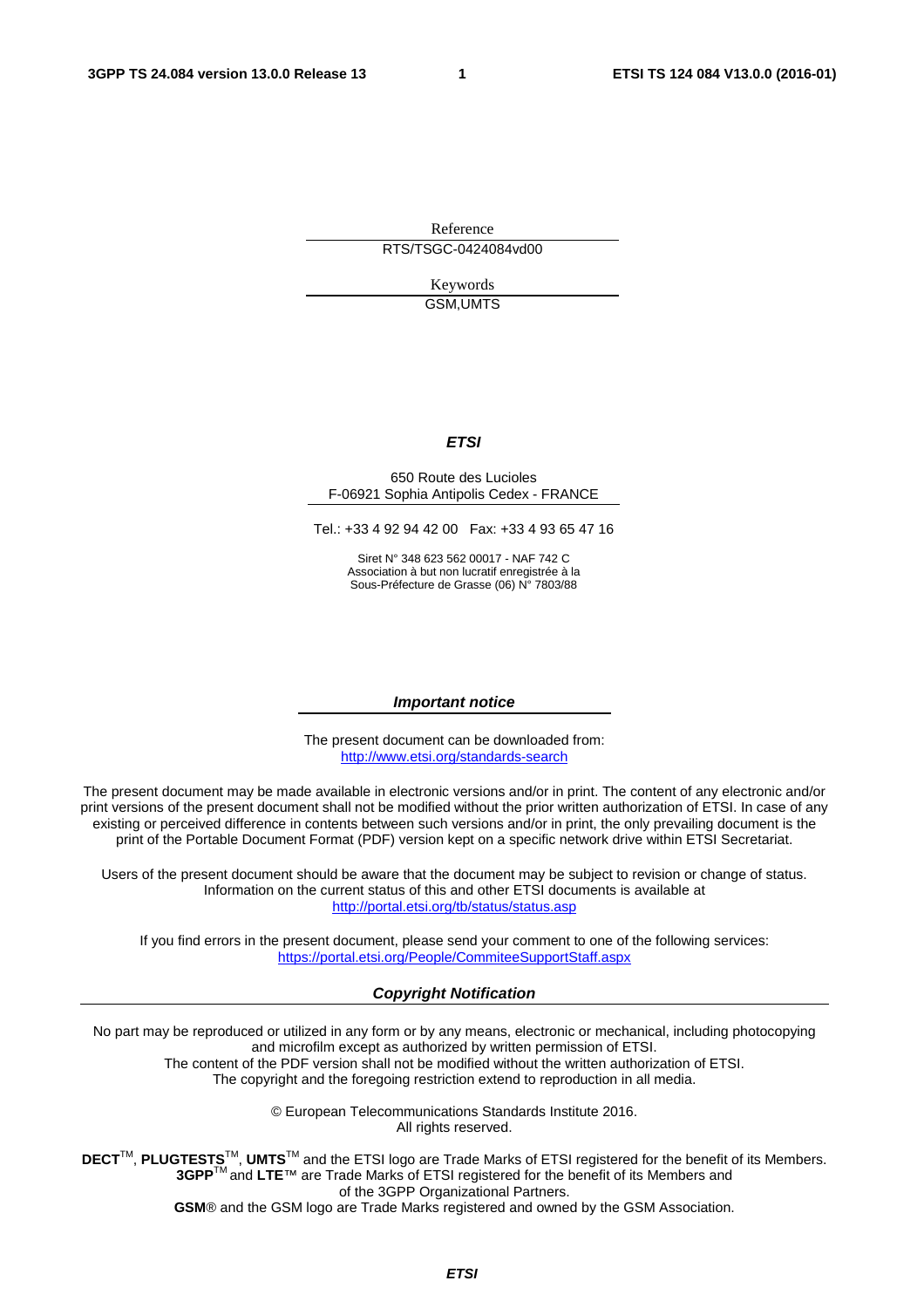### Intellectual Property Rights

IPRs essential or potentially essential to the present document may have been declared to ETSI. The information pertaining to these essential IPRs, if any, is publicly available for **ETSI members and non-members**, and can be found in ETSI SR 000 314: *"Intellectual Property Rights (IPRs); Essential, or potentially Essential, IPRs notified to ETSI in respect of ETSI standards"*, which is available from the ETSI Secretariat. Latest updates are available on the ETSI Web server [\(https://ipr.etsi.org/](https://ipr.etsi.org/)).

Pursuant to the ETSI IPR Policy, no investigation, including IPR searches, has been carried out by ETSI. No guarantee can be given as to the existence of other IPRs not referenced in ETSI SR 000 314 (or the updates on the ETSI Web server) which are, or may be, or may become, essential to the present document.

### Foreword

This Technical Specification (TS) has been produced by ETSI 3rd Generation Partnership Project (3GPP).

The present document may refer to technical specifications or reports using their 3GPP identities, UMTS identities or GSM identities. These should be interpreted as being references to the corresponding ETSI deliverables.

The cross reference between GSM, UMTS, 3GPP and ETSI identities can be found under [http://webapp.etsi.org/key/queryform.asp.](http://webapp.etsi.org/key/queryform.asp)

### Modal verbs terminology

In the present document "**shall**", "**shall not**", "**should**", "**should not**", "**may**", "**need not**", "**will**", "**will not**", "**can**" and "**cannot**" are to be interpreted as described in clause 3.2 of the [ETSI Drafting Rules](http://portal.etsi.org/Help/editHelp!/Howtostart/ETSIDraftingRules.aspx) (Verbal forms for the expression of provisions).

"**must**" and "**must not**" are **NOT** allowed in ETSI deliverables except when used in direct citation.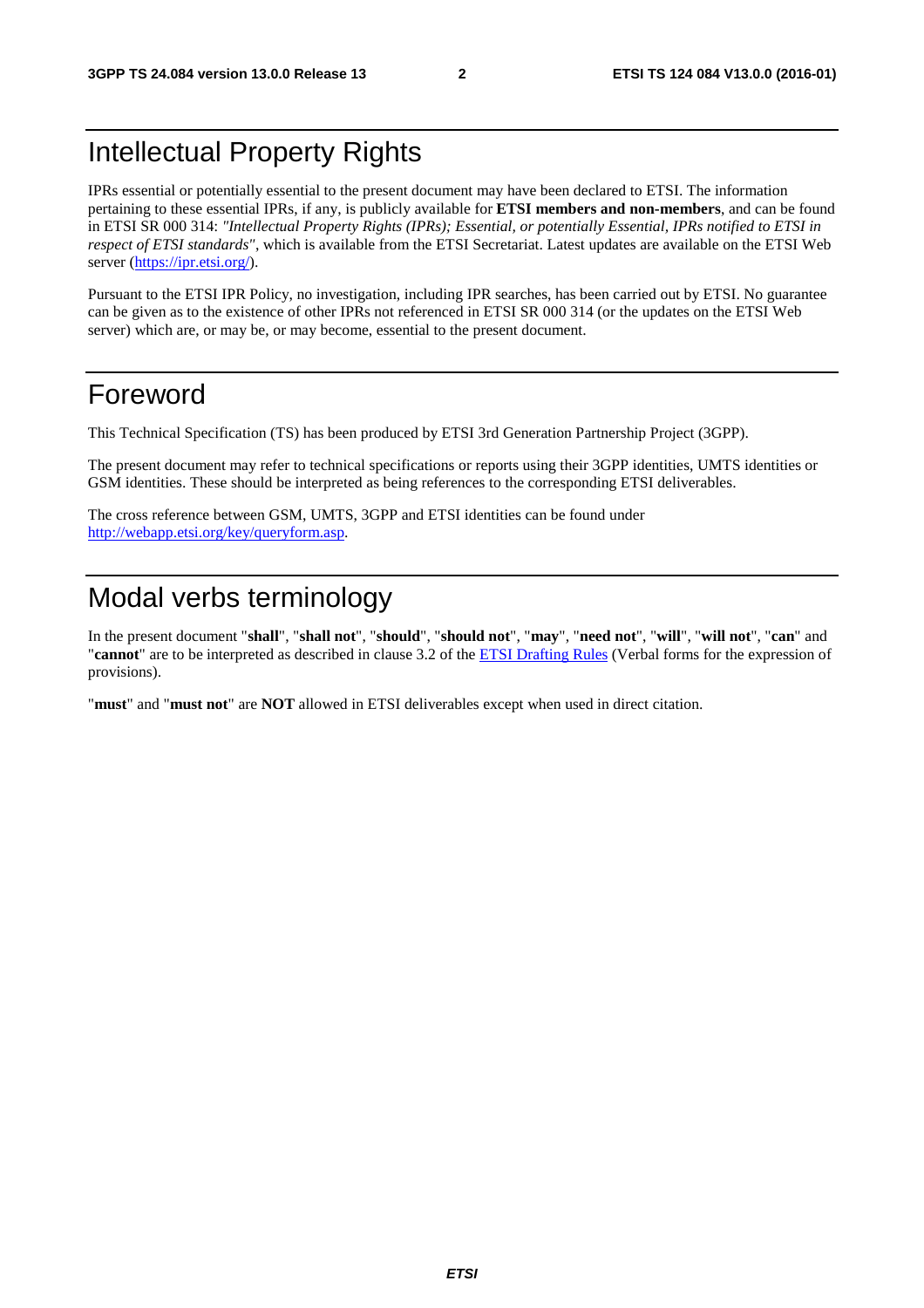$\mathbf{3}$ 

## Contents

| $\overline{0}$                |  |  |  |
|-------------------------------|--|--|--|
| 0.1                           |  |  |  |
| 0.2                           |  |  |  |
| 1                             |  |  |  |
| 1.1                           |  |  |  |
| 1.2                           |  |  |  |
| 1.2.1                         |  |  |  |
| 1.2.1.1                       |  |  |  |
| 1.2.1.2                       |  |  |  |
| 1.2.1.3                       |  |  |  |
| 1.2.1.4                       |  |  |  |
| 1.2.2                         |  |  |  |
| 1.2.2.1                       |  |  |  |
| 1.2.2.2                       |  |  |  |
| 1.3                           |  |  |  |
| 1.3.1                         |  |  |  |
| 1.3.1.1                       |  |  |  |
| 1.3.1.2                       |  |  |  |
| 1.3.1.3                       |  |  |  |
| 1.3.1.4                       |  |  |  |
| 1.3.1.5                       |  |  |  |
| 1.3.2                         |  |  |  |
| $1.4^{\circ}$                 |  |  |  |
| 1.4.1                         |  |  |  |
| 1.4.1.1                       |  |  |  |
| 1.4.1.2                       |  |  |  |
| 1.4.1.3                       |  |  |  |
| 1.4.1.4                       |  |  |  |
| 1.4.1.5                       |  |  |  |
| 1.5                           |  |  |  |
| 1.6                           |  |  |  |
| 1.7                           |  |  |  |
| 1.8                           |  |  |  |
| <b>Annex A (informative):</b> |  |  |  |
|                               |  |  |  |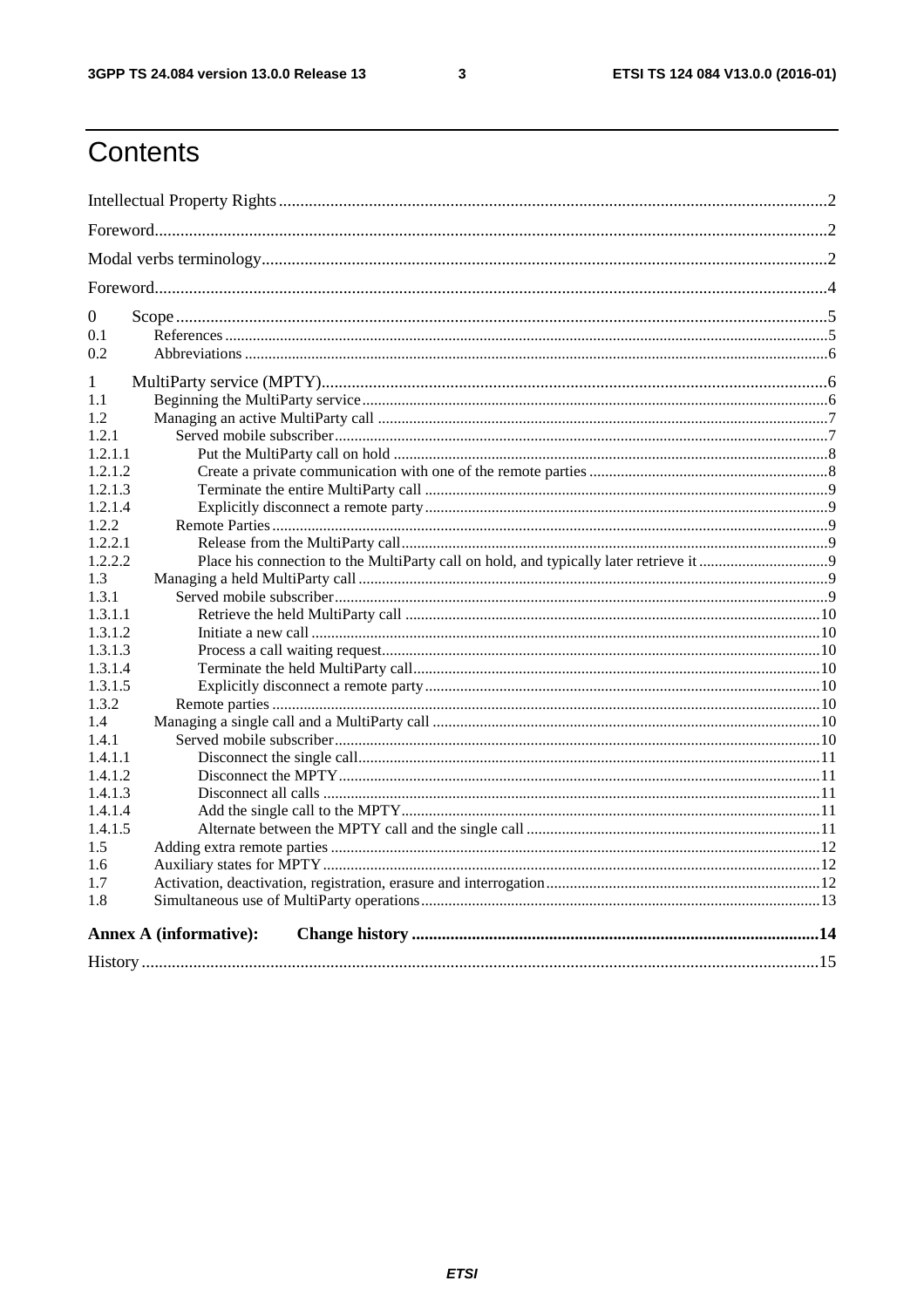### Foreword

This Technical Specification has been produced by the 3GPP.

This TS specifies the procedures used at the radio interface for normal operation and invocation of MultiParty supplementary services within the 3GPP system.

The contents of the present document are subject to continuing work within the TSG and may change following formal TSG approval. Should the TSG modify the contents of this TS, it will be re-released by the TSG with an identifying change of release date and an increase in version number as follows:

Version 3.y.z

where:

- x the first digit:
	- 1 presented to TSG for information;
	- 2 presented to TSG for approval;
	- 3 Indicates TSG approved document under change control.
- y the second digit is incremented for all changes of substance, i.e. technical enhancements, corrections, updates, etc.
- z the third digit is incremented when editorial only changes have been incorporated in the specification;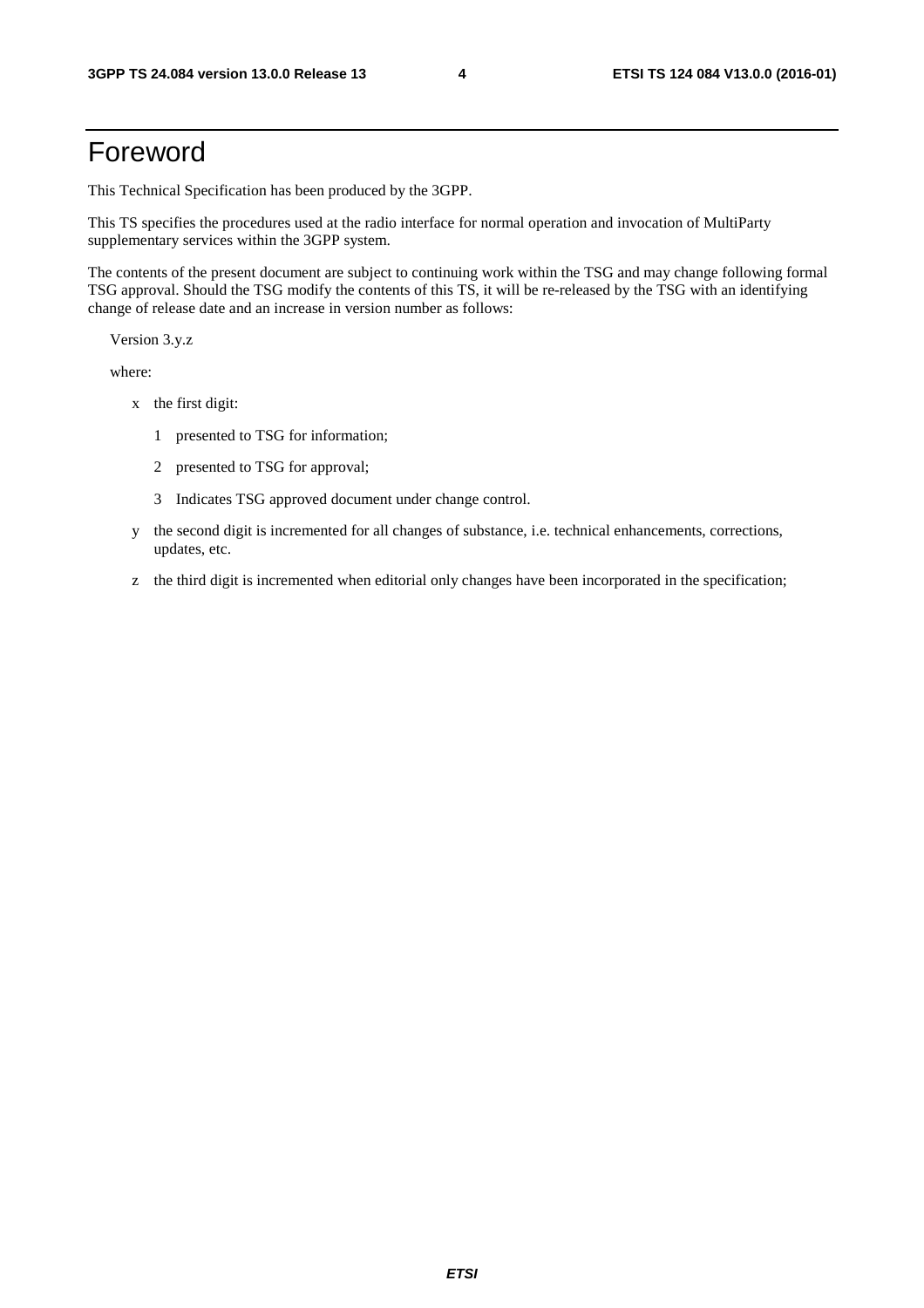### 0 Scope

The present document specifies the procedures used at the radio interface (Reference point Um as defined in 3GPP TS 24.002) for normal operation and invocation of MultiParty supplementary services.

In 3GPP TS 24.010 the general aspects of the specification of supplementary services at the layer 3 radio interface are given.

3GPP TS 24.080 specifies the formats and coding for the supplementary services.

Definitions and descriptions of supplementary services are given in 3GPP TS 22.004 and the 3GPP TS 22.08x and 3GPP TS 22.09x-series.

3GPP TS 22.084 is related specially to MultiParty supplementary services.

Technical realization of supplementary services is described in 3GPP TS 23.011 and the 3GPP TS 23.08x and 3GPP TS 23.09x-series.

3GPP TS 23.084 is related specially to MultiParty supplementary services.

The procedures for Call Control, Mobility Management and Radio Resource management at the layer 3 radio interface are defined in 3GPP TS 24.007 and 3GPP TS 24.008.

The following supplementary service belongs to the MultiParty supplementary services and is described in the present document:

MultiParty service (MPTY) (clause 1).

### 0.1 References

The following documents contain provisions which, through reference in this text, constitute provisions of the present document.

- References are either specific (identified by date of publication, edition number, version number, etc.) or non-specific.
- For a specific reference, subsequent revisions do not apply.
- For a non-specific reference, the latest version applies. In the case of a reference to a 3GPP document (including a GSM document), a non-specific reference implicitly refers to the latest version of that document *in the same Release as the present document*.
- [1] 3GPP TR 21.905: "Vocabulary for 3GPP Specifications".
- [2] 3GPP TS 22.004: "General on supplementary services".
- [3] 3GPP TS 22.081: "Line identification supplementary services Stage 1".
- [4] 3GPP TS 22.082: "Call Forwarding (CF) supplementary services Stage 1".
- [5] 3GPP TS 22.083: "Call Waiting (CW) and Call Hold (HOLD) supplementary services Stage 1".
- [6] 3GPP TS 22.084: "MultiParty (MPTY) supplementary services Stage 1".
- [7] 3GPP TS 22.085: "Closed User Group (CUG) supplementary services Stage 1".
- [8] 3GPP TS 22.086: "Advice of charge (AoC) supplementary services Stage 1".
- [9] 3GPP TS 22.088: "Call Barring (CB) supplementary services Stage 1".
- [10] 3GPP TS 22.090: "Unstructured Supplementary Services Data (USSD) Stage 1".
- [11] 3GPP TS 23.011: "Technical realization of supplementary services".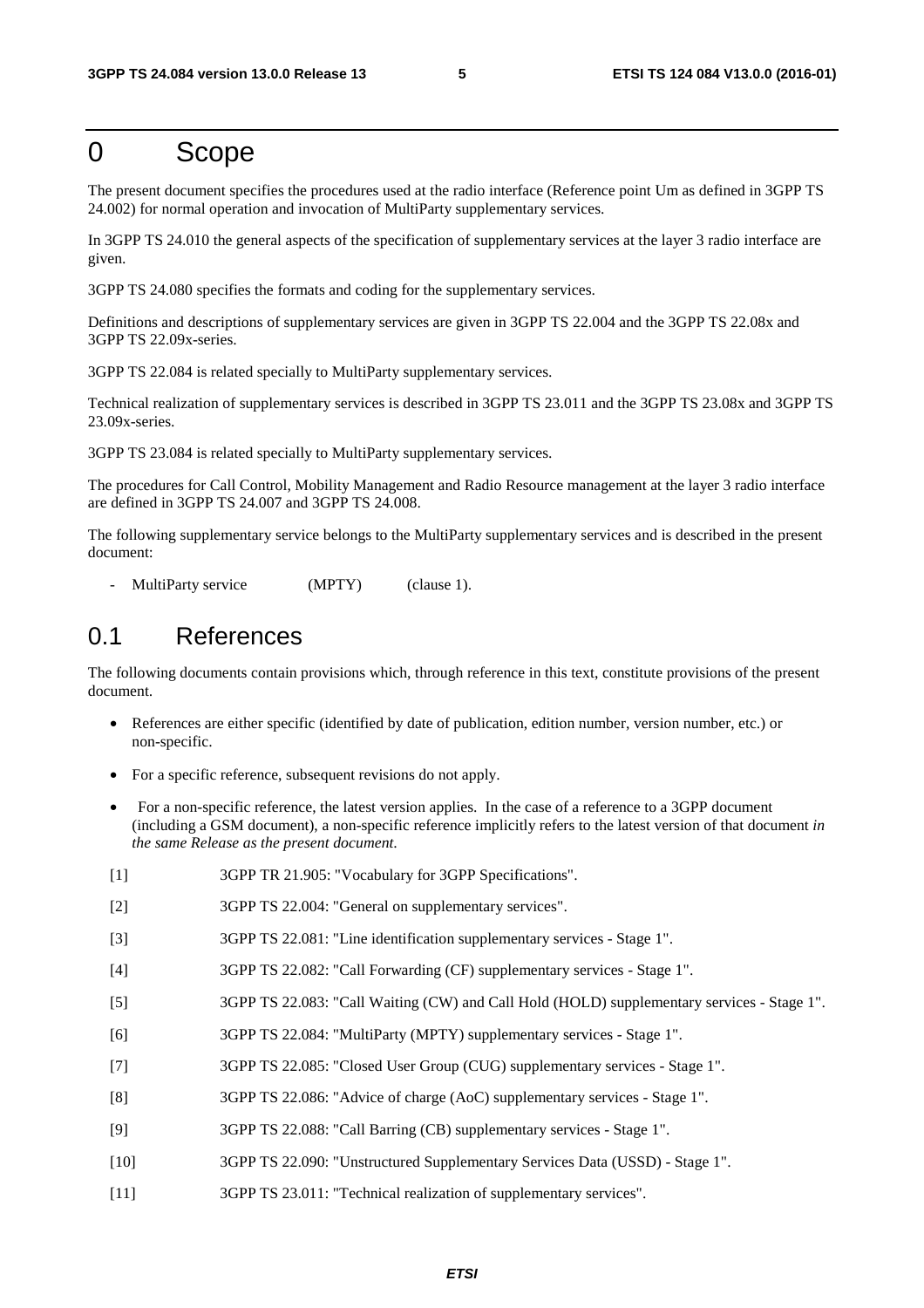- [12] 3GPP TS 23.081: "Line identification supplementary services Stage 2".
- [13] 3GPP TS 23.082: "Call Forwarding (CF) supplementary services Stage 2".
- [14] 3GPP TS 23.083: "Call Waiting (CW) and Call Hold (HOLD) supplementary services Stage 2".
- [15] 3GPP TS 23.084: "MultiParty (MPTY) supplementary services Stage 2".
- [16] 3GPP TS 23.085: "Closed User Group (CUG) supplementary services Stage 2".
- [17] 3GPP TS 23.086: "Advice of Charge (AoC) supplementary services Stage 2".
- [18] 3GPP TS 23.088: "Call Barring (CB) supplementary services Stage 2".
- [19] 3GPP TS 23.090: "Unstructured supplementary services operation Stage 2".
- [20] 3GPP TS 24.002: "GSM-UMTS Public Land Mobile Network (PLMN) Access Reference Configuration".
- [21] 3GPP TS 24.007: "Mobile radio interface signalling layer 3".
- [22] 3GPP TS 24.008: "Mobile radio interface layer 3 specification".
- [23] 3GPP TS 24.010: "Mobile radio interface layer 3; Supplementary services specification".
- [24] 3GPP TS 24.080: "Mobile radio interface layer 3 supplementary services specification; Formats and coding".
- [25] 3GPP TS 24.083: "Call Waiting (CW) and Call Hold (HOLD) supplementary services Stage 3".

### 0.2 Abbreviations

Abbreviations used in the present document are listed in 3GPP TR 21.905.

# 1 MultiParty service (MPTY)

### 1.1 Beginning the MultiParty service

The served mobile subscriber A may initiate an active MultiParty call from an active call C and a held call B.

The mobile station invokes the service by sending a FACILITY message to the network containing the BuildMPTY request. This BuildMPTY request indicates to the network that the mobile subscriber wishes all his calls to be connected together in a MultiParty call. The network will normally accept the request and connect the mobile subscriber with the other existing connections (active call C and held call B). If the request is not accepted, the network will indicate the error to the served mobile (see figure 1.1). The network confirms with the same transaction identifier. Error values are specified in 3GPP TS 24.080.

During the BuildMPTY operation the MS shall run a timer T(BuildMPTY). This timer is started when the operation is sent, and stopped when a response is received from the network. If this timer expires the MS shall assume that the operation has failed, locally release the invokeID, and may re-attempt the operation or inform the user of the failure.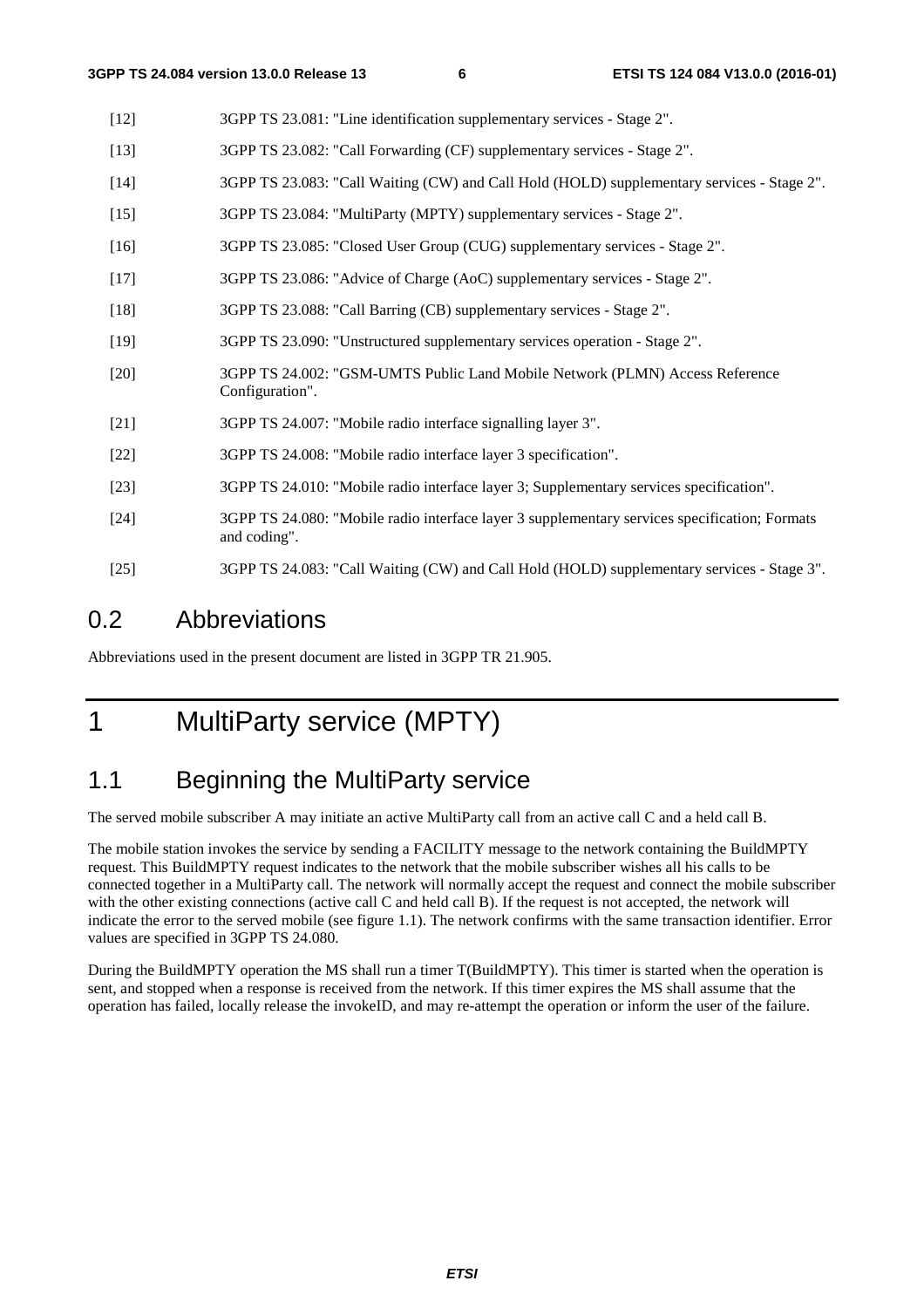| <b>MS</b>                                                                                                                      | Network                                                                                                                                                                                                                                                                                                                                                                                                                                                                |  |  |  |
|--------------------------------------------------------------------------------------------------------------------------------|------------------------------------------------------------------------------------------------------------------------------------------------------------------------------------------------------------------------------------------------------------------------------------------------------------------------------------------------------------------------------------------------------------------------------------------------------------------------|--|--|--|
|                                                                                                                                | FACILITY (TI A-B/A-C)                                                                                                                                                                                                                                                                                                                                                                                                                                                  |  |  |  |
|                                                                                                                                | Facility (Invoke = BuildMPTY)                                                                                                                                                                                                                                                                                                                                                                                                                                          |  |  |  |
|                                                                                                                                | FACILITY (TI A-B/A-C)                                                                                                                                                                                                                                                                                                                                                                                                                                                  |  |  |  |
|                                                                                                                                | Facility (Return result)                                                                                                                                                                                                                                                                                                                                                                                                                                               |  |  |  |
|                                                                                                                                | FACILITY/DISCONNECT/RELEASE/RELEASE COMPLETE (TI A-B/A-C)                                                                                                                                                                                                                                                                                                                                                                                                              |  |  |  |
|                                                                                                                                | Facility (Return error (Error))                                                                                                                                                                                                                                                                                                                                                                                                                                        |  |  |  |
|                                                                                                                                | FACILITY/DISCONNECT/RELEASE/RELEASE COMPLETE (TI A-B/A-C)                                                                                                                                                                                                                                                                                                                                                                                                              |  |  |  |
|                                                                                                                                | Facility (Reject (Invoke_problem))                                                                                                                                                                                                                                                                                                                                                                                                                                     |  |  |  |
| NOTE:<br>A-B/A-C indicates a choice. The transaction identifier (TI) used must be that of the active call or the held<br>call. |                                                                                                                                                                                                                                                                                                                                                                                                                                                                        |  |  |  |
|                                                                                                                                | Figure 1.1: Invocation of the MultiParty call                                                                                                                                                                                                                                                                                                                                                                                                                          |  |  |  |
|                                                                                                                                | If the network received a non-zero SS Screening indicator from the remote party's mobile station the network will also<br>send indications towards the remote parties that the MultiParty call has been invoked, and towards the previously-held<br>party to indicate that he is now retrieved (see figures 1.2 and 1.3). If the network did not receive a non-zero SS<br>Screening indicator from the remote party's mobile station it shall not send a notification. |  |  |  |
| $\bf{B}$                                                                                                                       | Network                                                                                                                                                                                                                                                                                                                                                                                                                                                                |  |  |  |
|                                                                                                                                | FACILITY (TI A-B)                                                                                                                                                                                                                                                                                                                                                                                                                                                      |  |  |  |
|                                                                                                                                | Facility (Invoke = NotifySS (HOLD, CallOnHold-indicator(CallRetrieved),<br>$Invoke = NotifySS (MPTY, MPTY indicator))$                                                                                                                                                                                                                                                                                                                                                 |  |  |  |
| NOTE:                                                                                                                          | The CallOnHold notification (CallOnHold-indicator) sent to the remote subscriber is the same as<br>described in 3GPP TS 24.083.                                                                                                                                                                                                                                                                                                                                        |  |  |  |
|                                                                                                                                |                                                                                                                                                                                                                                                                                                                                                                                                                                                                        |  |  |  |

#### **Figure 1.2: Notification of invocation to previously-held remote party**

|                                                     | Network |
|-----------------------------------------------------|---------|
| FACILITY (TI A-C)                                   |         |
|                                                     |         |
| Facility (Invoke = NotifySS (MPTY, MPTY indicator)) |         |

#### **Figure 1.3: Notification of invocation to previously-active remote party**

The MSC Server controlling the server mobile subscriber A shall send an ISUP CPG 'remote retrieval' or/and 'conference established' notification towards a remote held party B, and may send an ISUP CPG 'conference established' notification towards a remote active party C.

NOTE: Sending a single ISUP CPG 'conference established' notification towards a remote held party is possible if the remote node is able to derive the 'retrieve' notification from the 'conference established' notification.

An incoming ISUP CPG 'remote retrieval' notification shall be mapped to a NotifySS (CallRetrieved) notification as specified above. An incoming ISUP CPG 'conference established' notification may be mapped to a NotifySS (Call Retrieved) and a NotifySS (MPTY indicator) as specified above.

### 1.2 Managing an active MultiParty call

#### 1.2.1 Served mobile subscriber

During an active MultiParty call the served mobile subscriber can request the network to: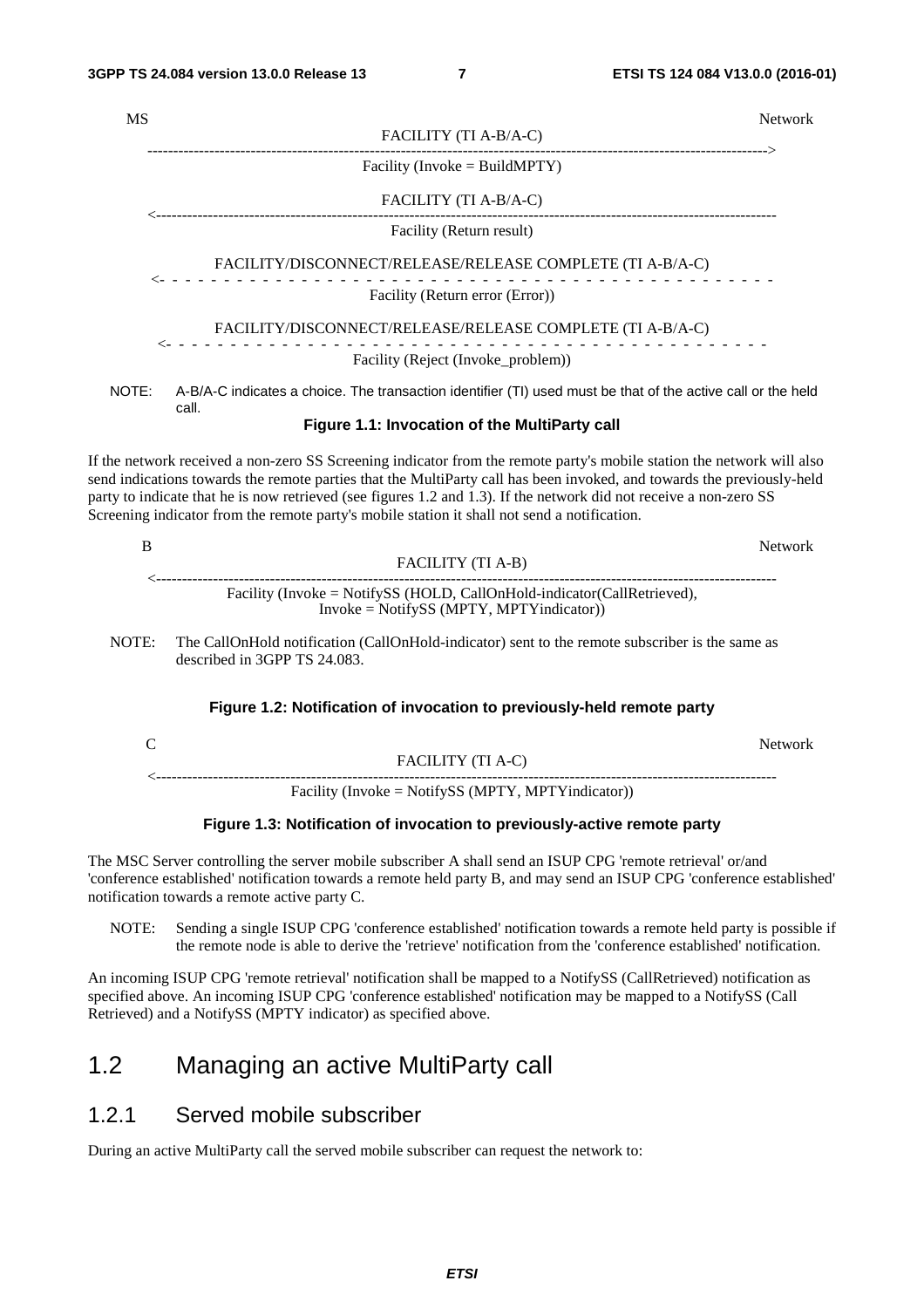#### 1.2.1.1 Put the MultiParty call on hold

This is achieved by sending a FACILITY message to the network with any transaction identifier corresponding to a call within the MultiParty call. This requests the network to place the mobile subscriber's connection to the MultiParty call on hold. The network confirms with another message containing **the same** transaction identifier (see figure 1.4).

During the HoldMPTY operation the MS shall run a timer T(HoldMPTY). This timer is started when the operation is sent, and stopped when a response is received from the network. If this timer expires the MS shall assume that the operation has failed, locally release the invokeID, and may re-attempt the operation or inform the user of the failure.

| MS |                                                                   | <b>Network</b> |
|----|-------------------------------------------------------------------|----------------|
|    | FACILITY (TI A-X)                                                 |                |
|    | ---------------------------------<br>Facility (Invoke = HoldMPTY) |                |
|    | FACILITY (TI A-X)                                                 |                |
|    | Facility (Return result)                                          |                |
|    | FACILITY/DISCONNECT/RELEASE/RELEASE COMPLETE (TI A-X)             |                |
|    | Facility (Return error (Error))                                   |                |
|    | FACILITY/DISCONNECT/RELEASE/RELEASE COMPLETE (TI A-X)             |                |
|    | Facility (Reject (Invoke_problem))                                |                |
|    |                                                                   |                |

NOTE:  $X = Any$  remote party in MultiParty call.

#### **Figure 1.4: Served mobile subscriber places his connection to the MultiParty call on hold**

No CallOnHold notification (see 3GPP TS 24.083 [25]) shall be sent towards the remote parties in the MultiParty call.

NOTE: Sending normal CallOnHold notification towards remote SIP parties would prevent then from communicating any longer with the other parties.

#### 1.2.1.2 Create a private communication with one of the remote parties

To create a private communication with one of the remote parties, the served mobile will send a SplitMPTY message to the network (see figure 1.5).

The MSC Server controlling the server mobile subscriber A may send an ISUP CPG 'other party split' notification towards remote non-affected conferees, and a notification 'Conference Disconnected' towards a remote affected conferee.

NOTE: An incoming ISUP CPG 'other party split' and ISUP CPG 'Conference Disconnected' notifications are not mapped into any NotifySS message.

During the SplitMPTY operation the MS shall run a timer T(SplitMPTY). This timer is started when the operation is sent, and stopped when a response is received from the network. If this timer expires the MS shall assume that the operation has failed, locally release the invokeID, and may re-attempt the operation or inform the user of the failure.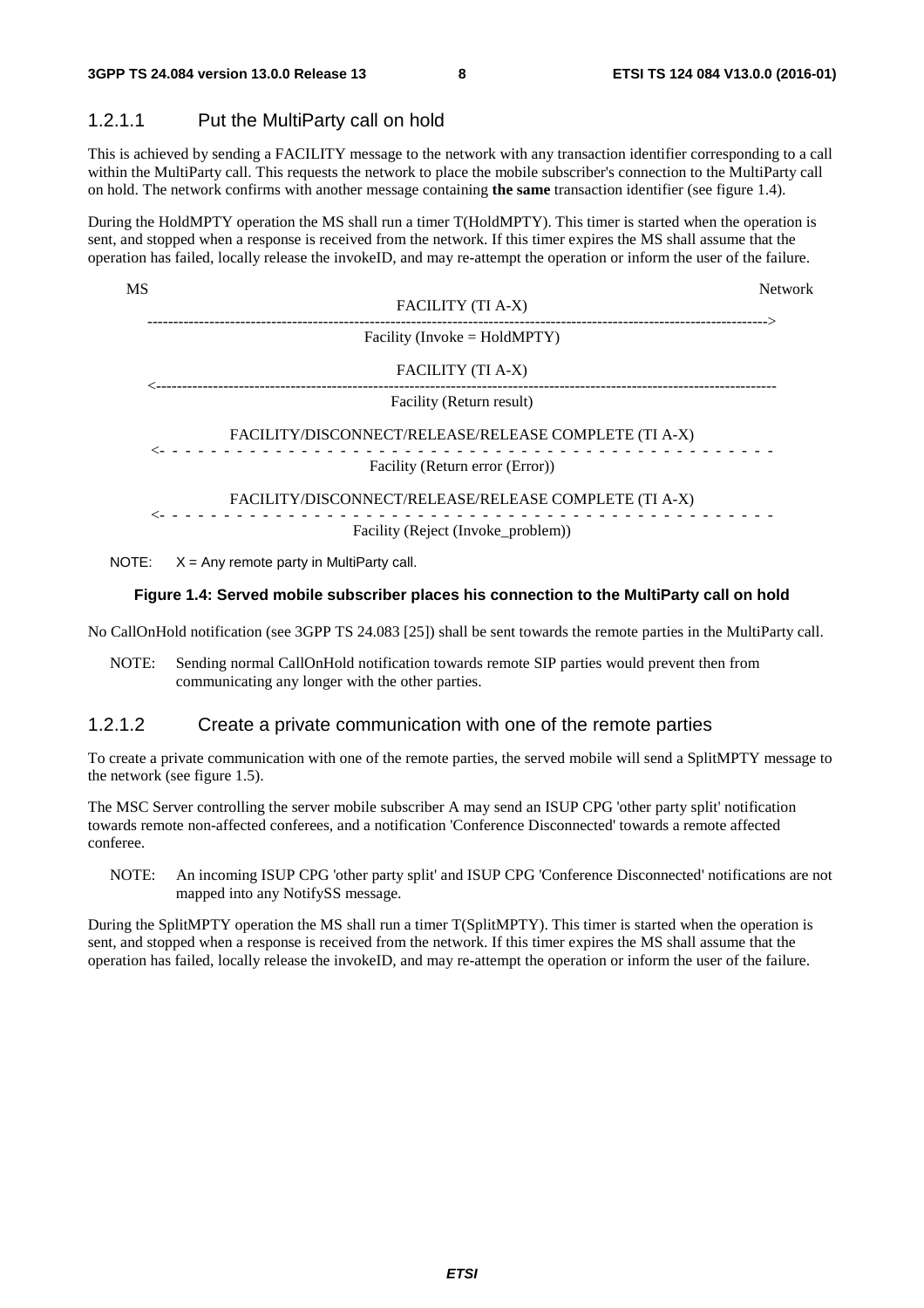| MS |                                                                    | <b>Network</b> |
|----|--------------------------------------------------------------------|----------------|
|    | FACILITY (TI A-X)                                                  |                |
|    | Facility (Invoke = $SplitMPTY$ )                                   |                |
|    | FACILITY (TI A-X)                                                  |                |
|    | Facility (Return result)                                           |                |
|    | FACILITY/DISCONNECT/RELEASE/RELEASE COMPLETE (TI A-X)              |                |
|    | Facility (Return error (Error))                                    |                |
|    | FACILITY/DISCONNECT/RELEASE/RELEASE COMPLETE (TI A-X)              |                |
|    | Facility (Reject (Invoke_problem))                                 |                |
|    | NOTE: $X =$ Party with which to establish a private communication. |                |

#### **Figure 1.5: Served mobile subscriber requests a private communication with a single remote party**

When adding back the split/affected party to the conference, the MSC Server controlling the server mobile subscriber A shall send an ISUP CPG 'conference established' notification towards the affected party if an earlier 'Conference Disconnected' notification was sent, and an ISUP CPG 'other party added' notification towards the other remote parties if an earlier 'other party split' notification was sent.

#### 1.2.1.3 Terminate the entire MultiParty call

The MultiParty call is terminated by disconnecting all individual parties as described in subclause 1.2.1.4.

#### 1.2.1.4 Explicitly disconnect a remote party

Any remote party may be individually disconnected by initiation of call clearing as defined in 3GPP TS 24.008 with the same transaction identifier corresponding to that party.

#### 1.2.2 Remote Parties

During an active MultiParty call any conferee is able to:

#### 1.2.2.1 Release from the MultiParty call

In this case, the network will initiate the call clearing procedure towards the served mobile subscriber as defined in 3GPP TS 24.008 with the transaction identifier corresponding to the disconnecting party.

#### 1.2.2.2 Place his connection to the MultiParty call on hold, and typically later retrieve it

Where a held/retrieved indication is received from any remote party, the network will forward this to the served mobile subscriber (see 3GPP TS 24.083).

### 1.3 Managing a held MultiParty call

#### 1.3.1 Served mobile subscriber

During a held MultiParty call the served mobile subscriber can request the network to: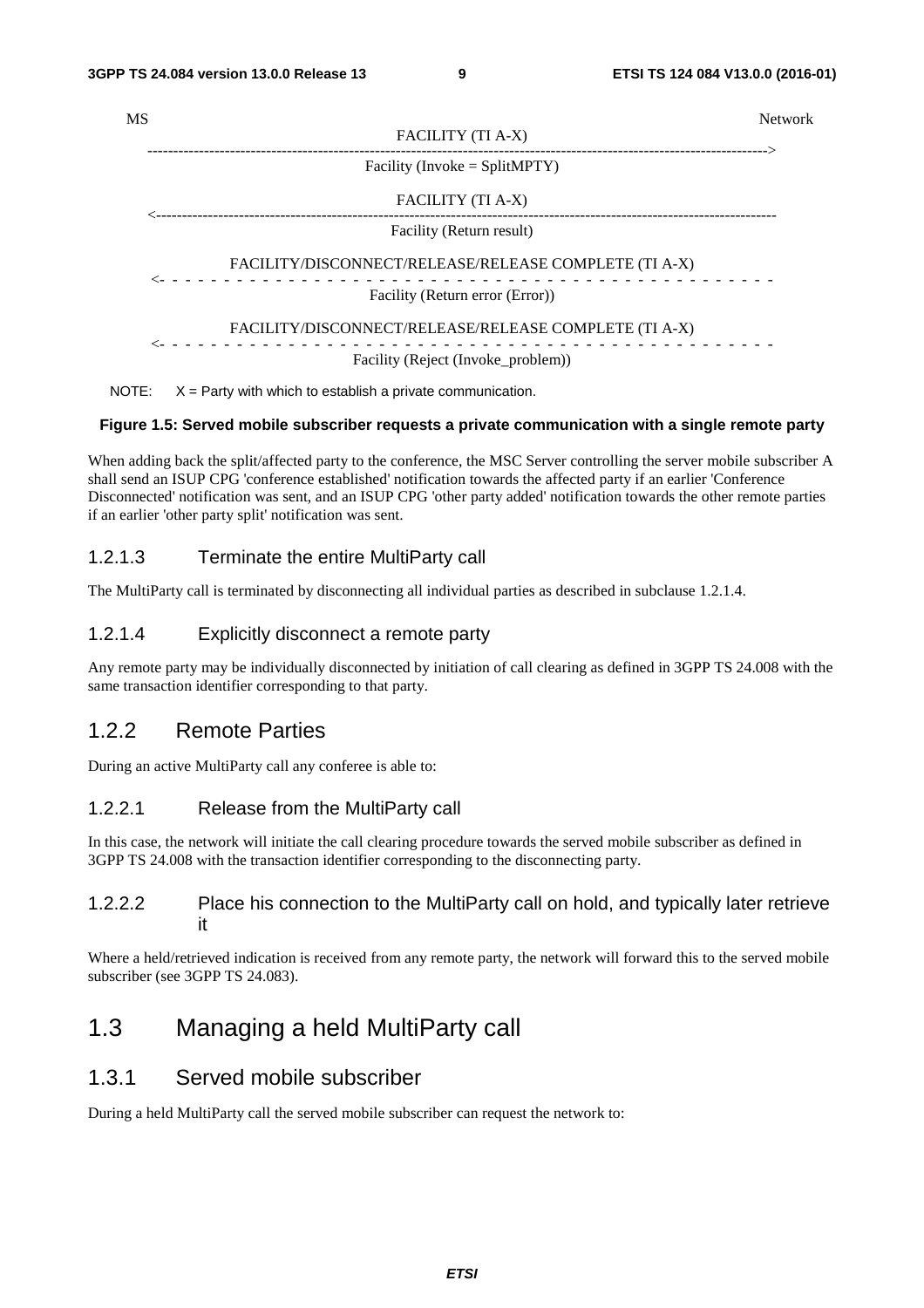#### 1.3.1.1 Retrieve the held MultiParty call

To retrieve the held MultiParty call, a FACILITY message is sent to the network with a transaction identifier corresponding to any call in the MPTY. The network confirms the retrieval with another message containing **the same** transaction identifier (see figure 1.6).

During the RetrieveMPTY operation the MS shall run a timer T(RetrieveMPTY). This timer is started when the operation is sent, and stopped when a response is received from the network. If this timer expires the MS shall assume that the operation has failed, locally release the invokeID, and may re-attempt the operation or inform the user of the failure.

#### MS Network FACILITY (TI A-X) ------------------------------------------------------------------------------------------------------------------------> Facility (Invoke = RetrieveMPTY) FACILITY (TI A-X) <------------------------------------------------------------------------------------------------------------------------ Facility (Return result) FACILITY/DISCONNECT/RELEASE/RELEASE COMPLETE (TI A-X) <- - - - - - - - - - - - - - - - - - - - - - - - - - - - - - - - - - - - - - - - - - - - - - - - Facility (Return error (Error)) FACILITY/DISCONNECT/RELEASE/RELEASE COMPLETE (TI A-X) <- - - - - - - - - - - - - - - - - - - - - - - - - - - - - - - - - - - - - - - - - - - - - - - - Facility (Reject (Invoke\_problem))

NOTE:  $X = Any$  remote party in MultiParty call.

#### **Figure 1.6: Served mobile subscriber retrieves MultiParty call**

No CallRetrieved notification shall be sent towards the remote parties in the MultiParty call.

#### 1.3.1.2 Initiate a new call

This is achieved by normal call set-up procedures (3GPP TS 24.008).

#### 1.3.1.3 Process a call waiting request

This is described in 3GPP TS 24.083.

#### 1.3.1.4 Terminate the held MultiParty call

This is achieved by the same procedure as in subclause 1.2.1.3.

#### 1.3.1.5 Explicitly disconnect a remote party

This is achieved by the same procedure as in subclause 1.2.1.4.

#### 1.3.2 Remote parties

During a held MultiParty call any remote party is able to perform the same operations as described for an active MultiParty call in subclause 1.2.2.

### 1.4 Managing a single call and a MultiParty call

#### 1.4.1 Served mobile subscriber

If the served mobile subscriber is connected to a MultiParty call (active or on hold) and another single call (active or on hold), he can request the network to: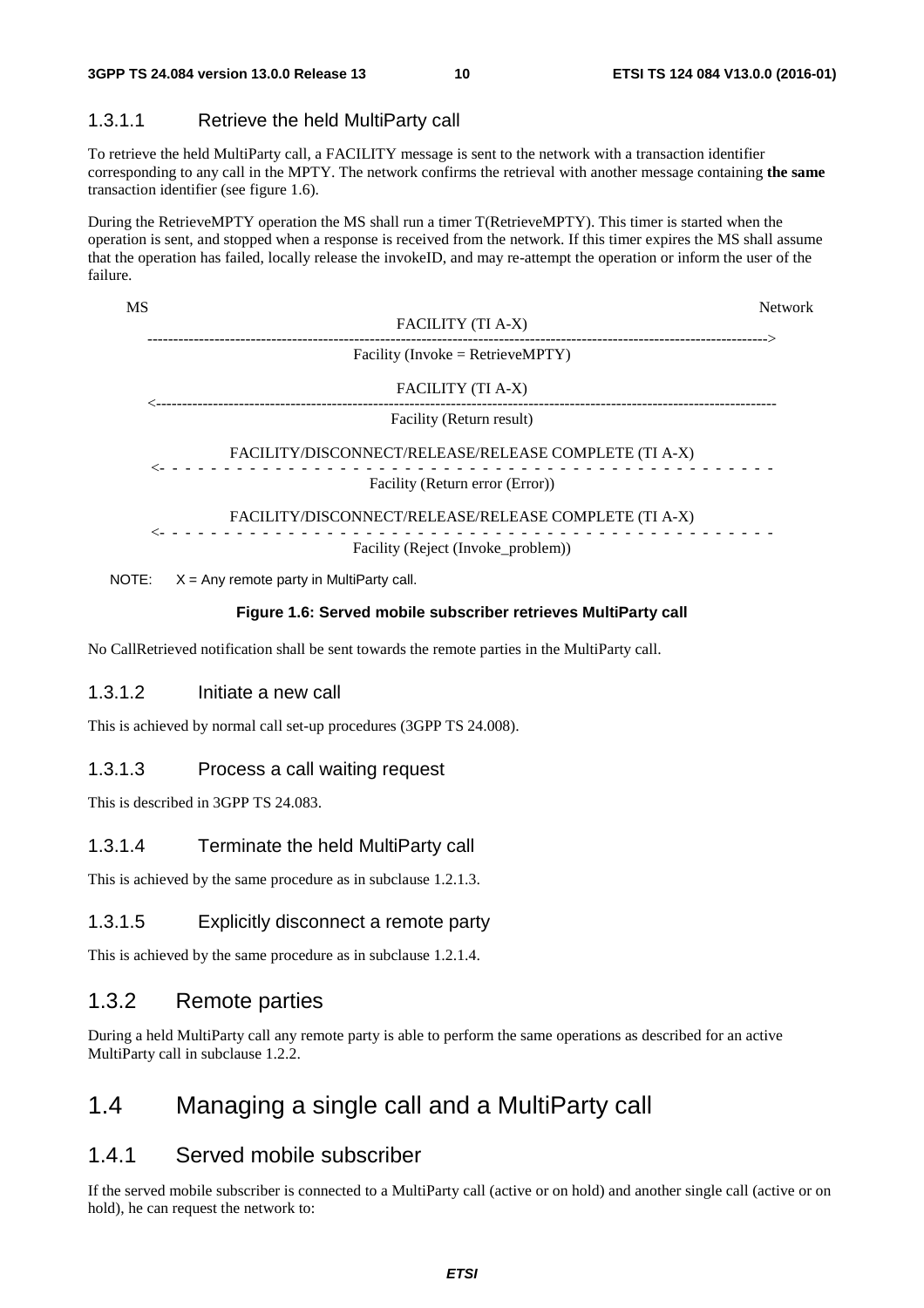#### 1.4.1.1 Disconnect the single call

This is achieved by using the call clearing procedure as described in 3GPP TS 24.008 with the transaction identifier corresponding to the single call.

#### 1.4.1.2 Disconnect the MPTY

This is achieved by the same procedure as disconnecting a held/active MPTY without another call (see subclauses 1.2.1 and 1.3.1).

#### 1.4.1.3 Disconnect all calls

This is achieved by using the procedures in subclauses 1.4.1.1 and 1.4.1.2.

#### 1.4.1.4 Add the single call to the MPTY

The served mobile subscriber may request the connection of all his calls, held and active, into an active MultiParty call at any time by sending a FACILITY message with the transaction identifier corresponding to any remote party and containing the BuildMPTY invoke component (see subclause 1.1). This procedure will apply whether the MultiParty call is on hold or active, and whether the single call is on hold or active.

If the request is successful, the new remote party, if previously held, will receive a MPTY notification and a CallRetrieved notification as shown in figure 1.2, and previously active remote parties will receive an MPTY notification as shown in figure 1.3. If the network did not receive a non-zero SS Screening indicator from the remote party's mobile station it shall not send a notification.

The MSC Server controlling the server mobile subscriber A shall send an ISUP CPG 'remote retrieval' or/and 'conference established' notification towards a new remote held party; it may send an ISUP CPG 'conference established' notification towards a new remote active party. It may also send an ISUP CPG 'other party added' notification towards the other remote parties.

NOTE: Sending a single ISUP CPG 'conference established' notification towards a new remote held party is possible if the remote node is able to derive the 'retrieve' notification from the 'conference established' notification.

An incoming ISUP CPG 'other party added' notification may be mapped into a NotifySS (MPTY indicator) as specified above.

If the request is unsuccessful e.g. because the maximum number of remote parties has already been reached, then an error is returned to the served mobile subscriber, as shown in figure 1.1. Error values are specified in 3GPP TS 24.080.

#### 1.4.1.5 Alternate between the MPTY call and the single call

This procedure follows the Alternate procedure defined in 3GPP TS 24.083 with the exception that the MPTY call is held/retrieved using HoldMPTY/RetrieveMPTY in place of HOLD/RETRIEVE as follows:

> **Single call MPTY call** (Facility) HOLD Invoke (HoldMPTY) HOLD ACKNOWLEDGE Return result<br>
> HOLD REJECT Return error Return error (error) RETRIEVE Invoke (RetrieveMPTY) RETRIEVE ACKNOWLEDGE Return result

RETRIEVE REJECT Return error (error)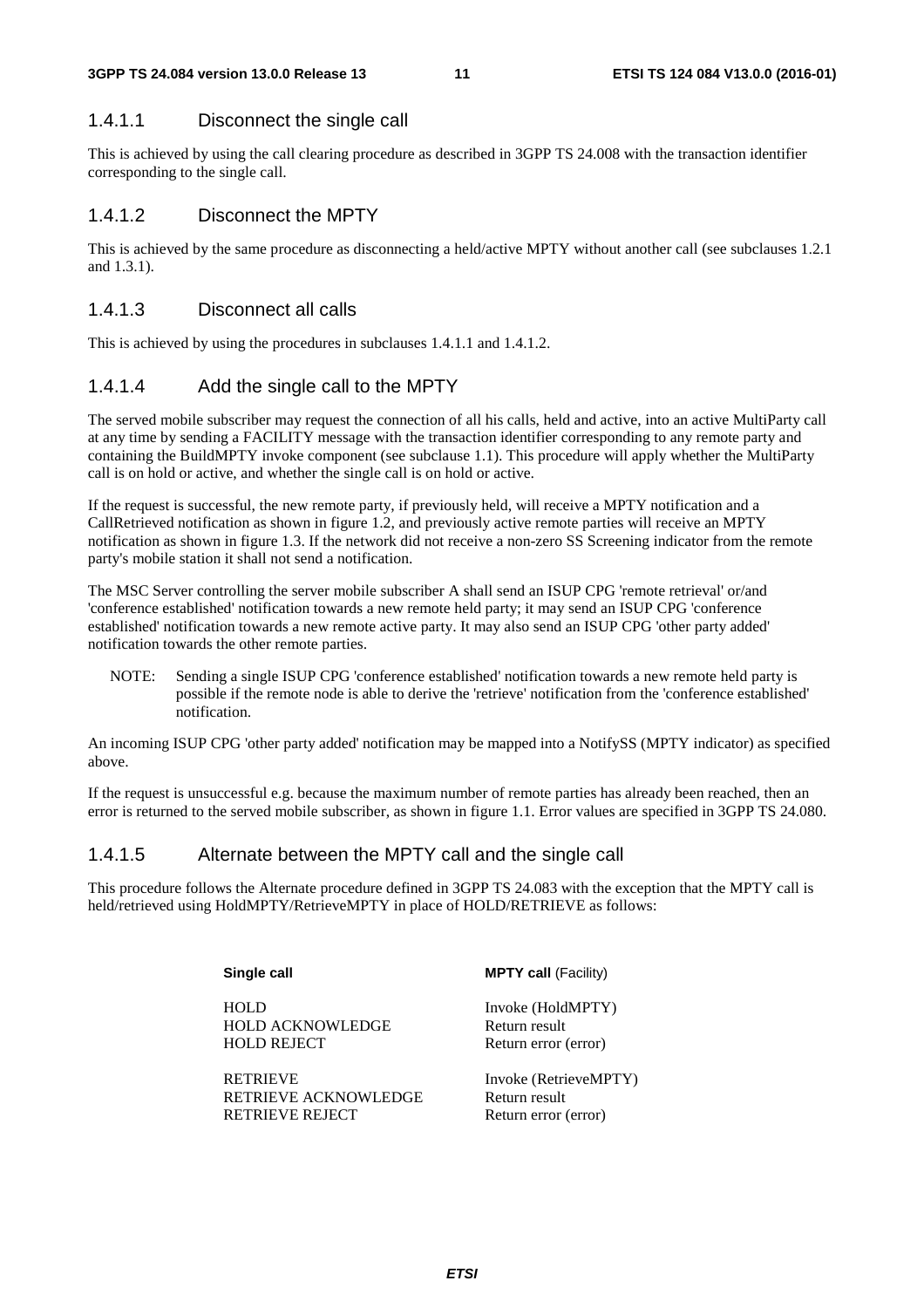### 1.5 Adding extra remote parties

Extra remote parties are added by placing the MultiParty call on hold (subclause 1.2.1.1), setting up a new connection (either a new call or a waiting call) and then sending a FACILITY message to the network requesting that the active call be joined with the MPTY, using the same signalling as for invocation (see figure 1.1). This results in an active MultiParty call.

Notifications are sent as for the initial invocation (i.e. the new remote party, if previously held, will receive a CallRetrieved notification and MPTY notification; all other party only receives an MPTY notification) (see figures 1.2 and 1.3). If the network did not receive a non-zero SS Screening indicator from the remote party's mobile station it shall not send a notification.

The MSC Server controlling the server mobile subscriber A shall send an ISUP CPG 'remote retrieval' or/and 'conference established' notification towards a new remote held party; it may send an ISUP CPG 'conference established' notification towards a new remote active party. It may also send an ISUP CPG 'other party added' notification towards the other remote parties.

NOTE: Sending a single ISUP CPG 'conference established' notification towards a new remote held party is possible if the remote node is able to derive the 'retrieve' notification from the 'conference established' notification.

An incoming ISUP CPG 'other party added' notification may be mapped into a NotifySS (MPTY indicator) as specified above.

If the request is not accepted, e.g. because the maximum number of remote parties has already been reached, then the error is indicated to the mobile station. Error values are specified in 3GPP TS 24.080.

### 1.6 Auxiliary states for MPTY

In the call hold service (3GPP TS 24.083), a two dimensional state space is defined, where the first dimension corresponds to the 3GPP TS 24.008 call control state and the second dimension corresponds to the call hold state (Idle, Hold Request, Call Held, Retrieve Request). For the purposes of the MPTY service, it is necessary to introduce another dimension to this state space, i.e. the MultiParty state.

There are four auxiliary states associated with the MPTY service:

- Idle;
- MPTY request;

A request has been made to add this call to the MPTY.

Call in MPTY;

This call is in the MPTY.

Split request;

A request has been made to remove this call from the MPTY.

These Auxiliary states apply in addition to the 3GPP TS 24.008 call control states and the 3GPP TS 24.083 call hold states. Thus for example, an active call in a held MPTY has the state (Active, Call held, Call in MPTY). Not all states are allowed, for example an MPTY cannot be split while it is held, so (Active, Call held, Split request) is forbidden.

### 1.7 Activation, deactivation, registration, erasure and interrogation

Activation, deactivation, registration, erasure and interrogation of the MultiParty service are not applicable.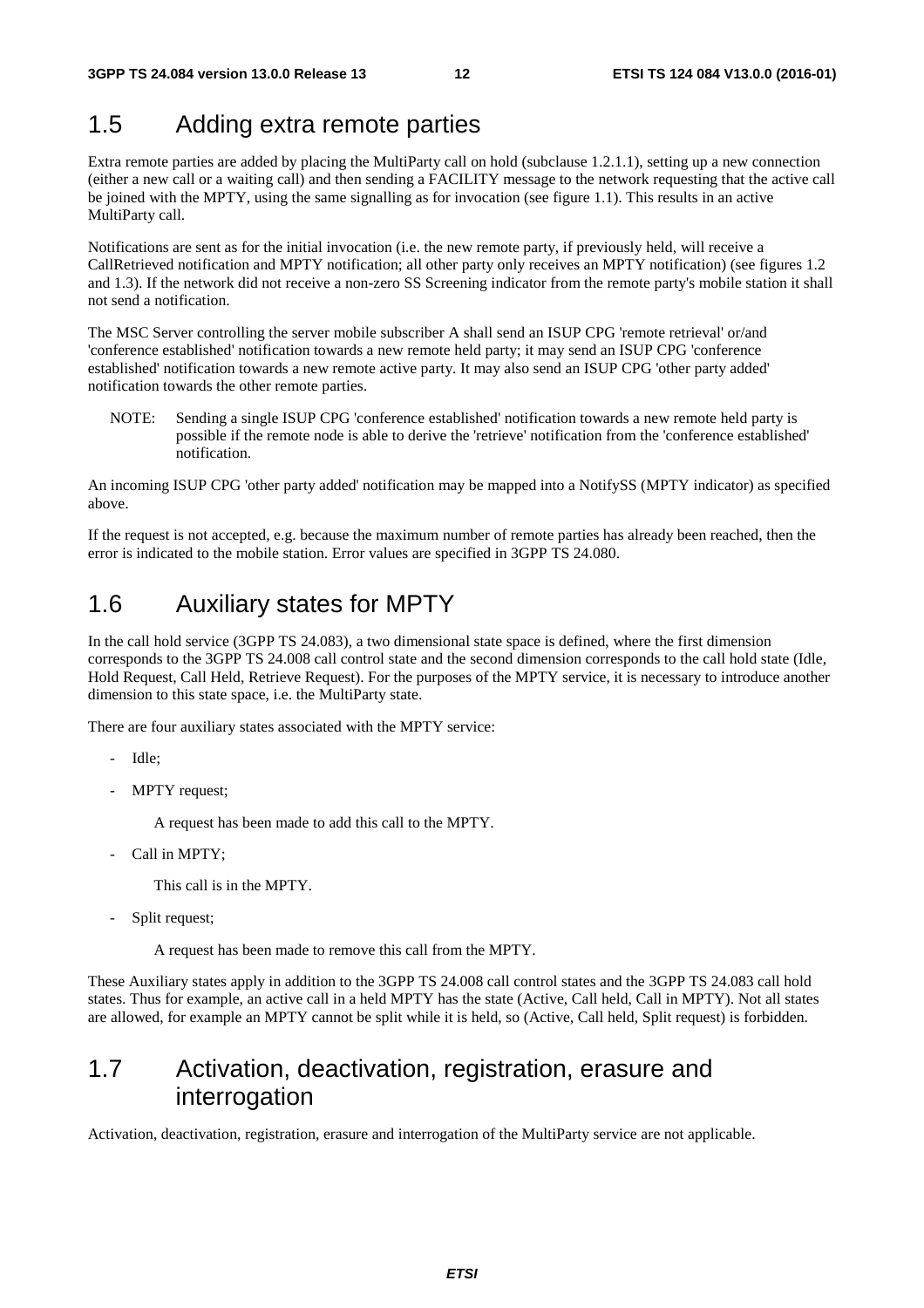### 1.8 Simultaneous use of MultiParty operations

The operations BuildMPTY, SplitMPTY, HoldMPTY and RetrieveMPTY interact with each other, and cannot be applied simultaneously. Once the mobile station has initiated one of these operations, it shall not initiate another MultiParty operation until the first operation has been acknowledged by the network, or the MS locally determines (due to timer expiry) that the first operation has failed.

The use of several MultiParty operations as different components in the same message is not allowed.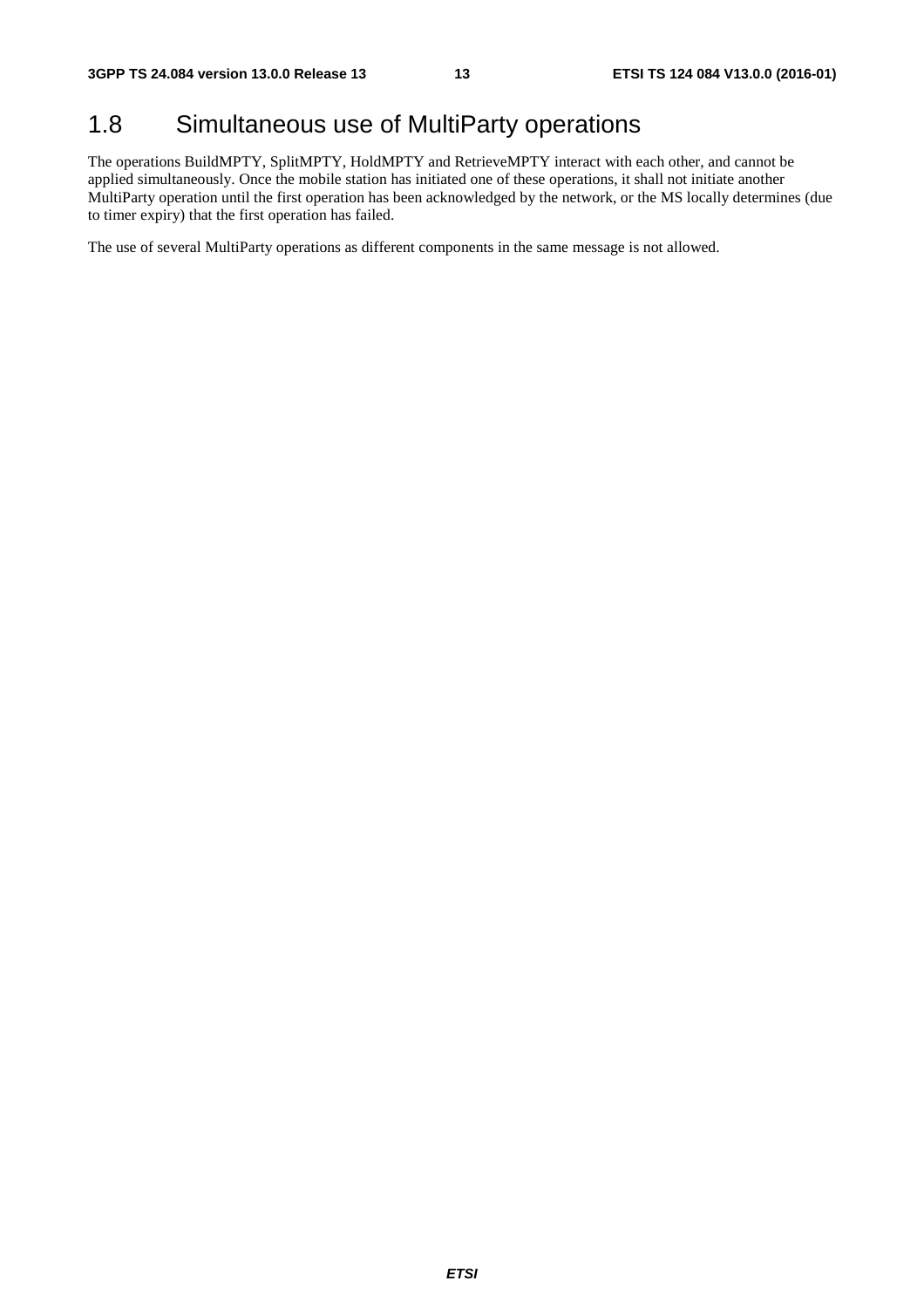### Annex A (informative): Change history

| <b>TSG CN#</b> | <b>Spec</b>       | <b>Version</b> | <b>CR</b> | <phase></phase> | <b>New Version</b> | <b>Subject/Comment</b>                  |
|----------------|-------------------|----------------|-----------|-----------------|--------------------|-----------------------------------------|
| Apr 1999       | IGSM 04.84 I6.0.0 |                |           |                 |                    | Transferred to 3GPP CN1                 |
| CN#03          | 24.084            |                |           | <b>R99</b>      | 3.0.0              | Approved at CN#03                       |
| CN#11          | 24.084            | 3.0.0          |           | Rel-4           | 4.0.0              | Release 4 after CN#11                   |
| CN#16          | 24.084            | 4.0.0          |           | Rel-4           | 4.0.1              | References updated                      |
| CN#16          | 24.084            | 4.0.1          |           | Rel-5           | 5.0.0              | Release 5 created after CN#16           |
| <b>CN#26</b>   | 24.084            | 5.0.0          |           | Rel-6           | 6.0.0              | Release 6 created after CN#26           |
| CT#36          | 24.084            | 6.0.0          |           | Rel-7           | 7.0.0              | Upgraded unchanged from Rel-6           |
| CT#42          | 24.084            | 7.0.0          |           | Rel-8           | 8.0.0              | Upgraded unchanged from Rel-7           |
| CT#46          | 24.084            | 8.0.0          | 0002r1    | Rel-9           | 9.0.0              | MPTY notifications - remote SIP parties |
| 2011-03        | 24.084            | 9.0.0          |           | Rel-10          | 10.0.0             | Update to Rel-10 version (MCC)          |
| 2012-09        | 24.084            | 10.0.0         |           | Rel-11          | 11.0.0             | Update to Rel-11 version (MCC)          |
| 2014-09        | 24.084            | 11.0.0         |           | Rel-12          | 12.0.0             | Update to Rel-12 version (MCC)          |
| 2015-12        | 24.084            | 12.0.0         |           | $ReI-13$        | 13.0.0             | Update to Rel-13 version (MCC)          |